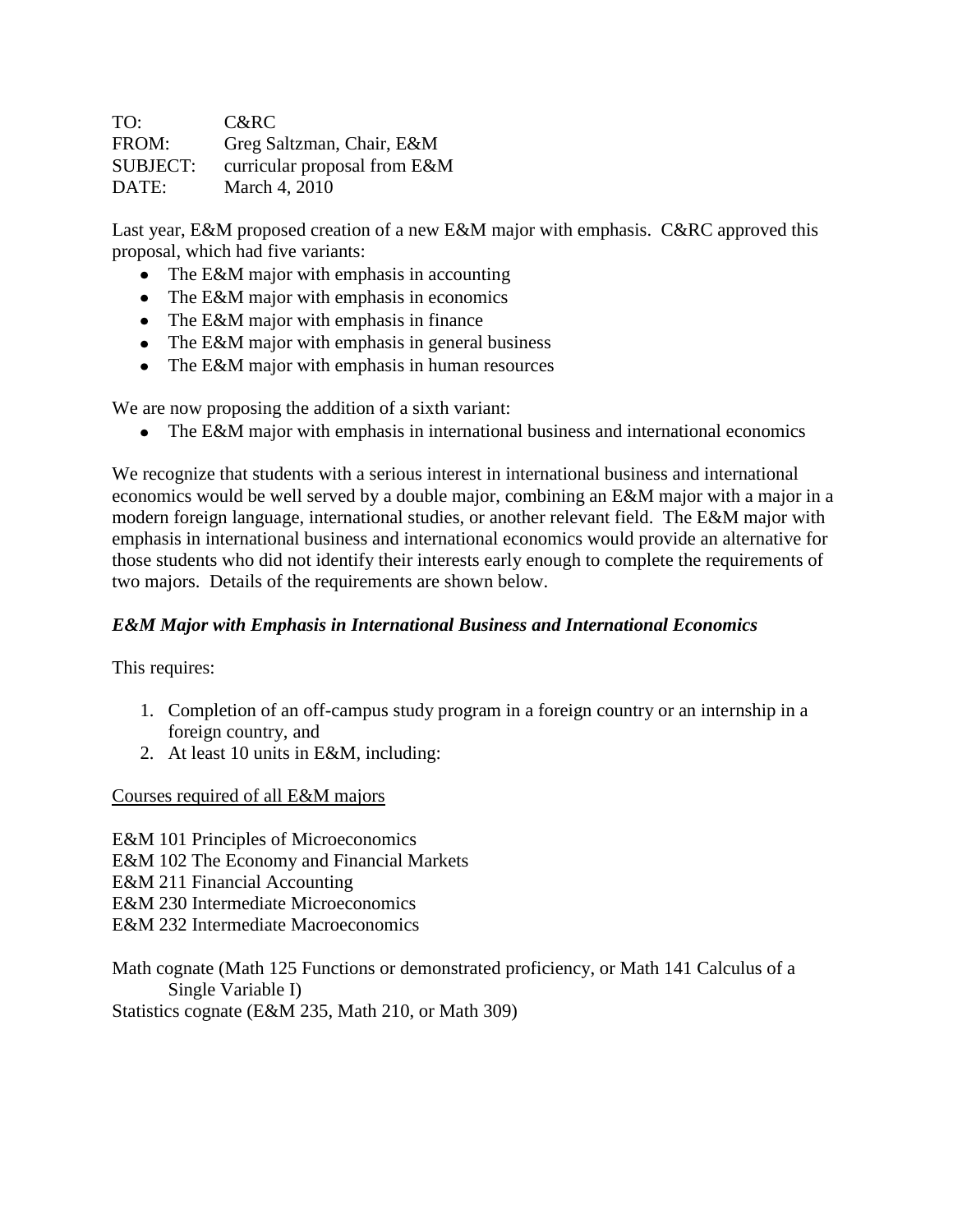#### Five courses chosen from the following three groups

*Group A (at least two from this group)* E&M 363 The Chinese Economy E&M 364 The Japanese Economy E&M 365 International Finance E&M 366 International Trade

#### *Group B (at least one from this group)*

E&M 212 Managerial Cost Accounting E&M 259 Managing People and Organizations E&M 331 Money and Banking E&M 336 Marketing Principles and Decision Making E&M 348 Financial Management E&M 359 Management E&M 368 Financial Markets E&M 376 Negotiation and Dispute Resolution

#### *Group C (at least one from this group)*

A modern foreign language at the 201 level or higher A&S 238 South Asian Identities A&S 248 Social Change and Development in Africa A&S 375 Global Transformations COMM 313 Intercultural Communication HIST 103 1500 Europe 2000 HIST 111 East Asia: Cultures and Civilizations HIST 142 Modern Latin America History HIST 217 1789 Europe 1918 HIST 218 1918 Europe 1989 HIST 263 Modern China HIST 308 Victorian Britain HIST 309 Pax Britannica: the British Empire HIST 313 1815 Russia 1945 HIST 382 East Asian Environmental History HIST 385 British India HIST 390 Modern Germany INTN 130 Introduction to International Studies INTN 264 An International History of Modern Japan INTN 300 Power and Culture in the Asia-Pacific Region ML&C 105 Intercultural Understanding and Global Issues PLSC 202 Political Systems of Europe PLSC 305 Government and Politics of Japan PLSC 336 International Relations PLSC 338 International Political Economy PLSC 352 Comparative Politics of Developing Nations RS 102 Introduction to Eastern Religions